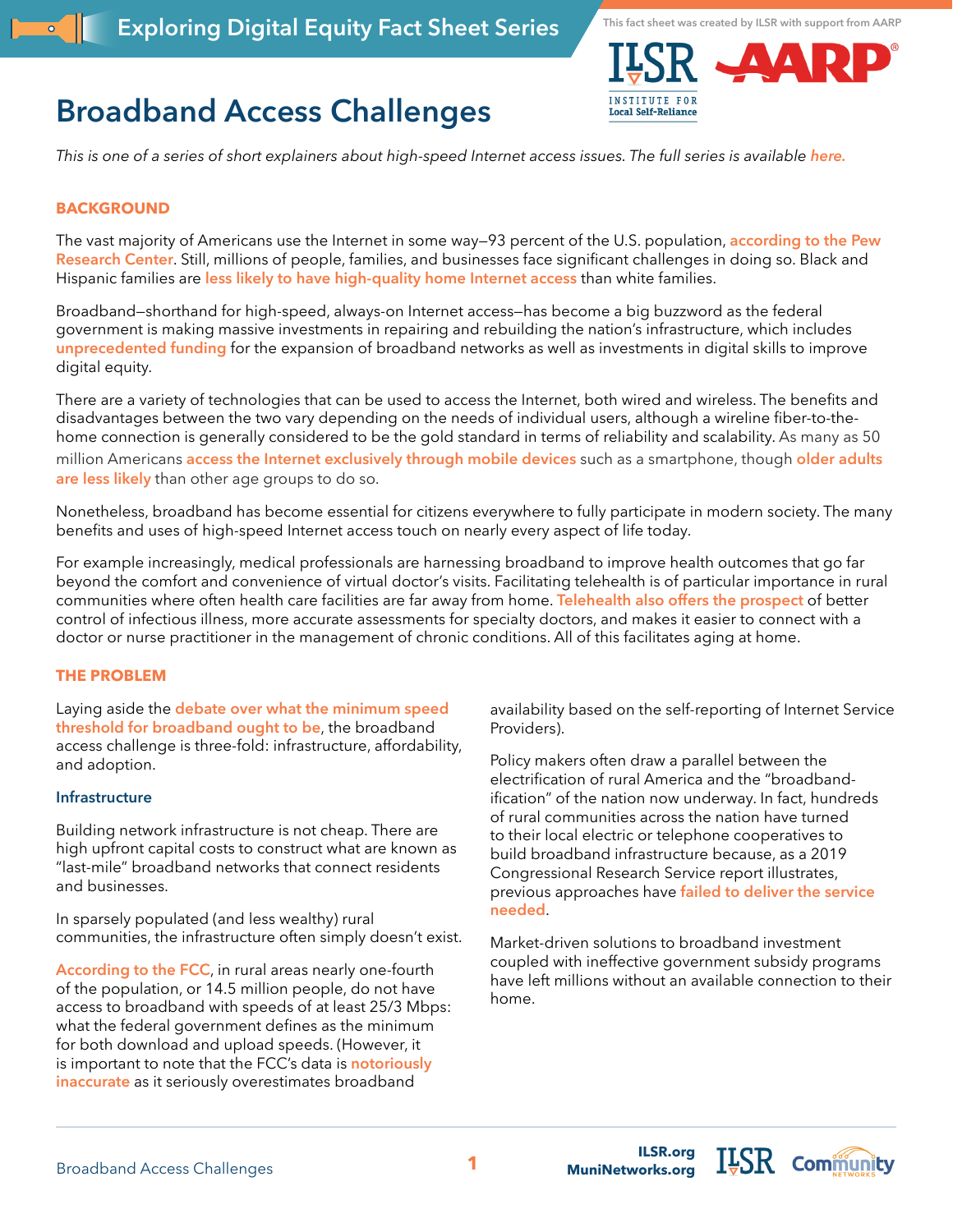# **Affordability**

Even where broadband is available, a common barrier is affordability, or as some broadband advocates like to say: if it's not affordable, it's not accessible.

Americans already pay **[high prices for Internet service](https://www.newamerica.org/oti/reports/cost-connectivity-2020/)  [compared to other developed nations](https://www.newamerica.org/oti/reports/cost-connectivity-2020/)**. The problem of high-cost Internet service is particularly acute in rural America but is also a barrier in urban areas where cable companies face little competition.

# **AARP PROGRAMS**

**Senior Planet from AARP provides no-cost digital literacy courses, programs, and activities for older adults. A program created and sponsored by national nonprofit Older Adults Technology Services (OATS) from AARP, the age-friendly digital literacy curriculum is available at in-person program** 

**locations and also made available for online attendance. The program offers classes in multiple languages, including Spanish, English, and Mandarin. Learn more at SeniorPlanet.org**



A **[BroadbandNow study](https://broadbandnow.com/research/digital-divide-broadband-pricing-state-zip-income-2019)** on pricing found that "zip codes in the bottom 10 percent of population density pay up to 37 percent more on average for residential wired broadband than those in the top 10 percent."

And **[according to an AARP survey](https://www.aarp.org/content/dam/aarp/research/surveys_statistics/technology/2021/2021-tech-trends-geography.doi.10.26419-2Fres.00420.009.pdf)** published in June 2021, suburban residents 50 and older pay more on average than urban and rural residents for home Internet service (\$71 vs. urban \$65, rural \$63). But, those in rural areas report that the cost of high-speed access is a problem for them personally.

Also, while the cost of service is the major concern as it relates to affordability, there is also a need to address getting low-cost (or no-cost) devices into financiallystrapped households. See our **[fact-sheet on devices](https://ilsr.org/exploring-digital-equity-fact-sheets)**.

Finally, the **[Affordable Connectivity Program \(ACP\)](https://www.digitalinclusion.org/blog/2022/02/28/what-you-need-to-know-now-about-the-affordable-connectivity-program-acp/)**  began subsidizing Internet connections for **[qualifying](https://www.washingtonpost.com/technology/2022/03/03/affordable-connectivity-program-faq/)  [households in 2022](https://www.washingtonpost.com/technology/2022/03/03/affordable-connectivity-program-faq/)**, though the majority of those who qualify for it have not yet signed up.

# **Adoption**

When broadband advocates speak of "adoption" as being a barrier to broadband access, they mean that even where service is available and affordable, not everyone has the devices or digital skills necessary to take advantage of the benefits high-speed Internet connectivity provides. Older adults are **[adopting](https://www.aarp.org/research/topics/technology/info-2021/2021-technology-trends-older-americans.html-CMP=RDRCT-PRI-TECH-040721/?cmp=RDRCT-907b618d-20210416)  [connected devices more and more each year](https://www.aarp.org/research/topics/technology/info-2021/2021-technology-trends-older-americans.html-CMP=RDRCT-PRI-TECH-040721/?cmp=RDRCT-907b618d-20210416),** but challenges remain with privacy and digital skills.

The benefits of universal access to broadband are succinctly summarized by **[Benton Institute for](https://www.benton.org/publications/broadband-america-now)  [Broadband & Society:](https://www.benton.org/publications/broadband-america-now)** "High-performance broadband [being made] available to everyone in America is an important ingredient for a more just America, a healthier society, and an economy that offers true opportunity for everyone."

Reliable and affordable broadband access is not only essential in supporting entrepreneurism, remote work, education, precision agriculture, monitoring the performance and reliability of local utilities, and connecting with family and friends. It has also become increasingly important in healthcare as telehealth initiatives are being launched across the country.

Among the **[skills needed to increase adoption](https://ilsr.org/exploring-digital-equity-fact-sheets)** include how to use a computer (key components, mouse, & keyboard), the basics of navigating, creating, managing and organizing files, using an Internet browser, making sense of social media platforms; connecting virtually via Zoom and other video conferencing apps, managing bank and other online accounts to make purchases, and how to safeguard privacy and protect personal data.

## **Federal Efforts to Improve Accessibility:**

In November 2021, Congress passed the Infrastructure Investment and Jobs Act, which **[included \\$42 billion](https://www.benton.org/blog/largest-us-investment-broadband-deployment-ever)  [specifically for the deployment of broadband](https://www.benton.org/blog/largest-us-investment-broadband-deployment-ever)  [infrastructure](https://www.benton.org/blog/largest-us-investment-broadband-deployment-ever)** that will be allocated to the states to distribute. Because the legislation says the money must prioritize expanding broadband infrastructure in areas that do not have access to broadband with connection speeds of at least 25/3 Mbps, the bulk of that money is expected to fund projects in rural areas.

The legislation also acknowledges that affordability can be a barrier to broadband access and although the final rules have not yet been published, **[the legislation](https://www.benton.org/blog/largest-us-investment-broadband-deployment-ever)  [requires that](https://www.benton.org/blog/largest-us-investment-broadband-deployment-ever)** any new networks built using the funds must have at least one low-cost option.

For more on what the federal government is doing to address expanding broadband infrastructure and tackling the affordability challenge, please see the **[Affordability Fact Sheet](https://ilsr.org/exploring-digital-equity-fact-sheets)**.

 $I_{\overline{z}}$ SR com $\widehat{\mathfrak{m}}$ unity

**[MuniNetworks.org](http://MuniNetworks.org)**